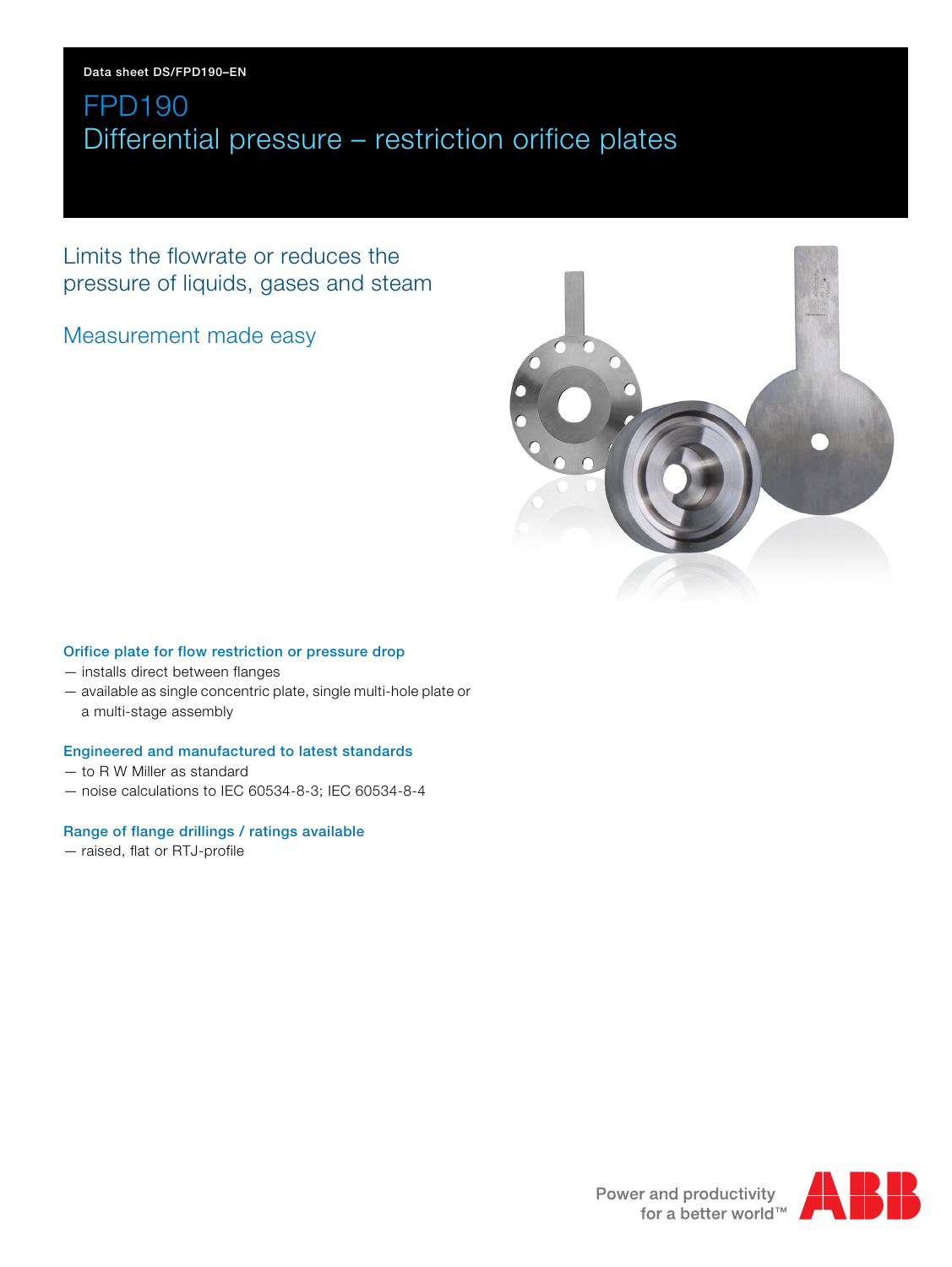## Restriction orifice plates

The overall pressure loss generated by the plate is calculated at a pair of theoretical tapping points. The high pressure (inlet or upstream) tapping is considered to be located 2.5 D (pipe diameters) in front of the plate and the low pressure (outlet or downstream) tapping is considered to be 8D downstream of the plate.

#### Orifice plate bore profiles

ABB offers a variety of orifice plate bore profiles for restriction plates and these can be classified as follows:

— circular bore, single square-edged hole,

- concentric with the pipe
- circular bore, multiple square-edged holes across the plate face
- circular bore, multiple profiled-inlet holes across the plate face

Multiple-stage fabricated assemblies are also available, designed specifically for an application.

ABB restriction orifice plates are usually supplied with a data tab welded to the circumference. This tab can be engraved with orifice plate details (such as tag number and bore size) that are visible without removing the plate from the line.

## Applications

Restriction orifice plates are an incredibly versatile technology and can be used wherever a specific pressure drop is required or where the flowrate is to be limited to a certain value, irrespective of changes in the downstream pressure.

## Comprehensive documentation

ABB offers unsurpassed quality in its DP devices and we also provide the full testing and documentation that your application needs. Whether the requirement is a single orifice plate with a simple certificate of conformity or a project requiring full material inspection, traceability, third-party verification and comprehensive data dossiers – the ABB facility at Workington satisfies all of the requirements.

#### Standards and services

These are just some of the standards we follow and the services we can provide:

#### Quality systems

BS EN ISO 9001:2000 Q 05907 ISO TN 29001:2010

#### Environmental impact

ISO 14001 EMS 40882

### EU Pressure Equipment Directive

97/23/EC

#### Design

R W Miller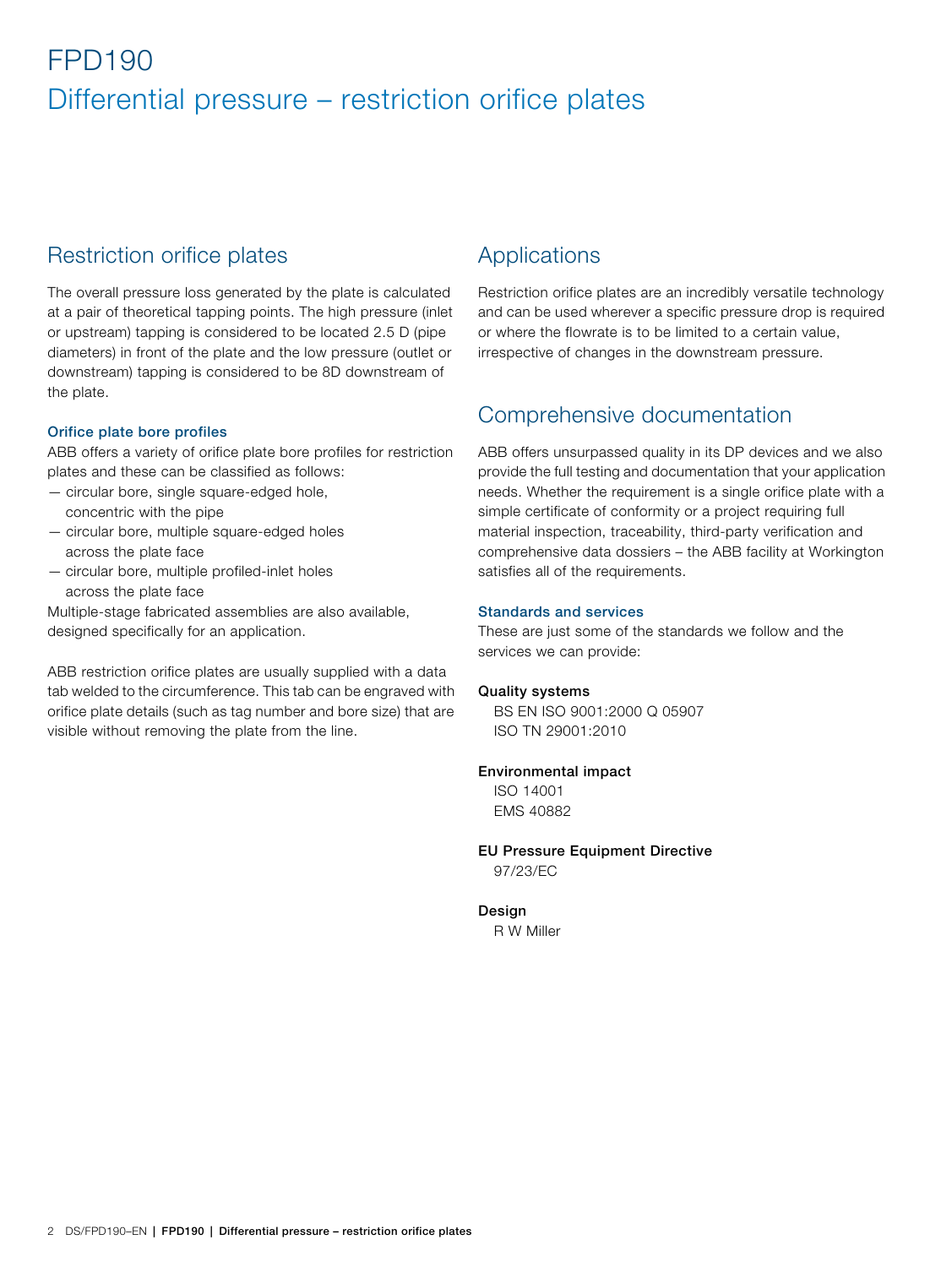#### Materials and Traceability

BS EN 10204 3.1 B,C NACE MR-01-75

#### Product testing services

Magnetic particle inspection Dye-penetrant Inspection PMI (Texas Nuclear) Customer inspection Independent third party Inspection

#### Base metal testing

Charpy impact testing Hardness survey HIC testing Intercrystalline corrosion testing etc.

#### Certification / Documentation to your requirements

Bore calculations Noise calculations Material certificates to BS EN 10204 3.1 B,C NACE MR-01-75 conformity certificate Welding qualifications to ASME IX, EN BS 288/287 GA drawings Certificates of conformity Weight certificates NDT certificates and procedures Quality plans Full data dossiers Installation and operating manuals etc.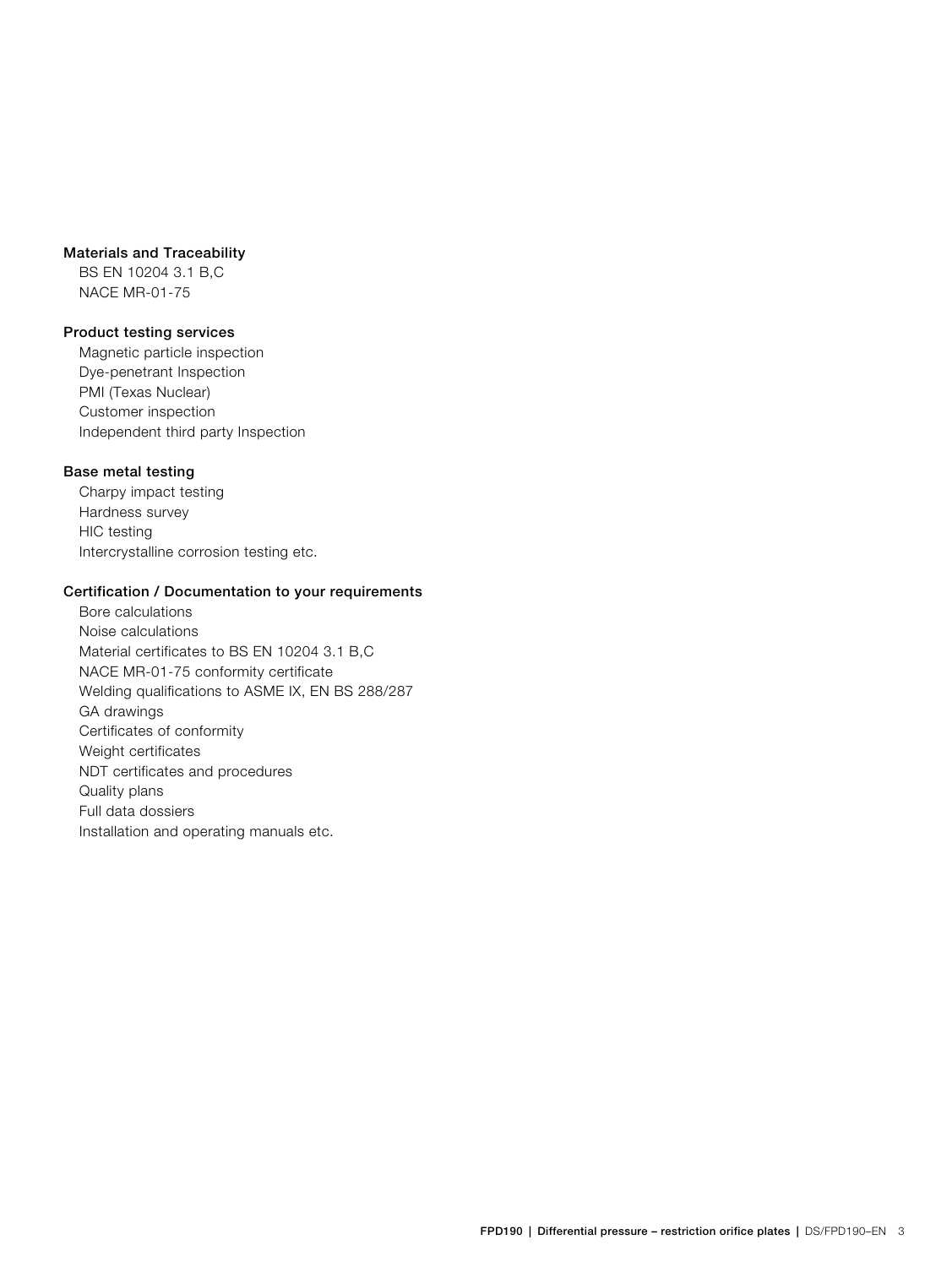## **Specification**

### **Materials**

| Plates:                | Standard - 316/316L stainless steel                                                                                                                                                                                                                                                                                                        |
|------------------------|--------------------------------------------------------------------------------------------------------------------------------------------------------------------------------------------------------------------------------------------------------------------------------------------------------------------------------------------|
| Other plate materials: | 304 St Stl; 310 St Stl;<br>321 St Stl:<br>CrMo steel (ASTM A182 F11, F5<br>and F22);<br>22Cr duplex St Stl;<br>25Cr super duplex St Stl;<br>Alloy 400; Alloy 625; Alloy 800;<br>Alloy 825; Alloy C276;<br>Titanium;                                                                                                                        |
| Gaskets:               | For RTJ flanges *:<br>22 % Cr duplex (UNS S31803);<br>25 % Cr super duplex St Steel<br>(S32750, S32760); Soft iron;<br>316 / 316L stainless steel;<br>304 / 304L stainless steel<br>S32750, S32760);<br>6 % Mo SS (UNS S31254);<br>Alloy 400 (UNS N04400);<br>Alloy 625 (UNS N06625);<br>Alloy 800 (UNS N08800);<br>Alloy 825 (UNS N08825) |

\* For FPD190.P2, the gasket material is the orifice plate holder material.

For FPD190.P3, the plate and RTJ gasket are manufactured in a single piece and therefore the gasket must

be specified to be the same material as the orifice plate.

Maximum working pressure Limited by the application flange rating.

#### Maximum working temperature Dependent on the material selection and application.

### Pipeline size range (typical)

DN15 to 900 ( $1/2$  to 36 in.). Other sizes may be possible.

#### Plate thickness

| ABB Standard:     | $3: 6: 10 \, \text{mm}$           |
|-------------------|-----------------------------------|
| Others available: | 1.5; 2; 4; 8; 12; 15; 16 mm       |
|                   | $\frac{1}{2}$ : $\frac{3}{4}$ in. |

The thickness of the orifice plate depends significantly on the application and design conditions.

### Calculation standards

R W Miller

#### Design standards

Plate: Preferred – ABB Others: Saudi Aramco; Shell

#### Pipeline installation

| Facing: | Raised face; flat face; RTJ                     |  |  |  |  |  |  |
|---------|-------------------------------------------------|--|--|--|--|--|--|
|         | (octagonal or oval profile)                     |  |  |  |  |  |  |
|         | Facing standards: ASME 150; 300; 400; 600; 900; |  |  |  |  |  |  |
|         | 1500: 2500 lb.                                  |  |  |  |  |  |  |

Plates to fit between other flange standards can be supplied.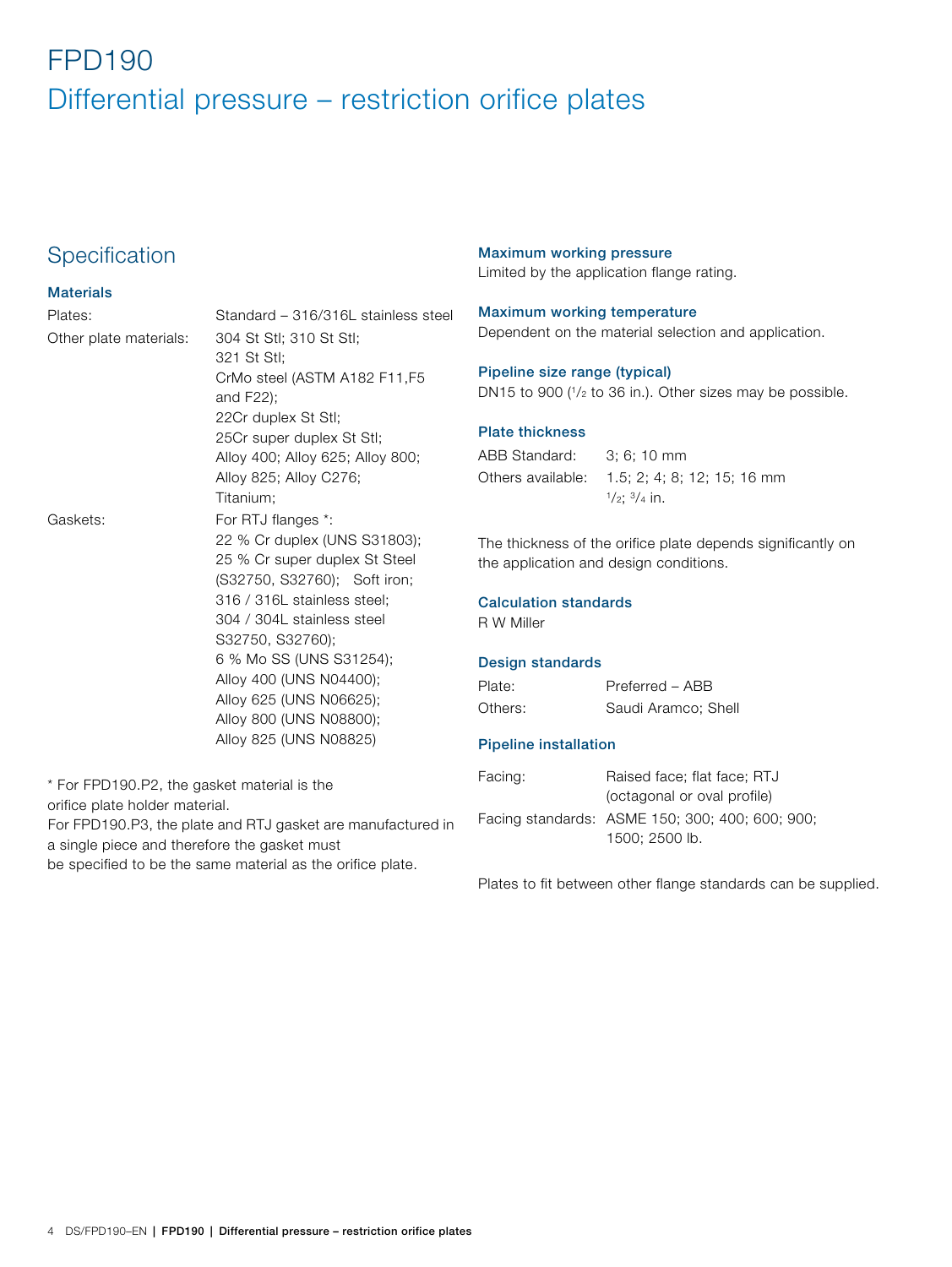## Ordering information

<span id="page-4-0"></span>

|                                                   |                                         |                |                | <b>Main code</b> |  |  | <b>Optional code</b>                  |
|---------------------------------------------------|-----------------------------------------|----------------|----------------|------------------|--|--|---------------------------------------|
| FPD190 restriction orifice plates                 | FPD190 XX XX XX XX XX XX XX XX XX XX XX |                |                |                  |  |  | xxx xxx xxx xxx xx xx xx xx xx xx xxx |
| <b>Product design</b>                             |                                         |                |                |                  |  |  | See pages 8, 9 and 10                 |
| Restriction plate only                            | R <sub>1</sub>                          |                |                |                  |  |  |                                       |
| Restriction RTJ F integral carrier - counter bore | R <sub>2</sub>                          |                |                |                  |  |  |                                       |
| Restriction RTJ F integral carrier - solid        | R <sub>3</sub>                          |                |                |                  |  |  |                                       |
| Restriction - multi stage                         | R4                                      |                |                |                  |  |  |                                       |
| Restriction - single stage multi hole             | R <sub>5</sub>                          |                |                |                  |  |  |                                       |
| <b>Customer-specific design</b>                   |                                         |                |                |                  |  |  |                                       |
| ABB standard                                      |                                         | A1             |                |                  |  |  |                                       |
| Aramco standard                                   |                                         | A2             |                |                  |  |  |                                       |
| Shell standard                                    |                                         | S <sub>1</sub> |                |                  |  |  |                                       |
| <b>Orifice design</b>                             |                                         |                |                |                  |  |  |                                       |
| Restriction plate - no tappings                   |                                         |                | Y <sub>0</sub> |                  |  |  |                                       |
| Line nominal bore                                 |                                         |                |                |                  |  |  |                                       |
| DN 15 (1/2 in.)                                   |                                         |                | 015            |                  |  |  |                                       |
| DN 20 (3/4 in.)                                   |                                         |                | 020            |                  |  |  |                                       |
| DN 25 (1 in.)                                     |                                         |                | 025            |                  |  |  |                                       |
| DN 32 (1 <sup>1</sup> / <sub>4</sub> in.)         |                                         |                | 032            |                  |  |  |                                       |
| DN 40 (1 <sup>1</sup> / <sub>2</sub> in.)         |                                         |                | 040            |                  |  |  |                                       |
| DN 50 (2 in.)                                     |                                         |                | 050            |                  |  |  |                                       |
| DN 65 (2 <sup>1</sup> / <sub>2</sub> in.)         |                                         |                | 065            |                  |  |  |                                       |
| DN 80 (3 in.)                                     |                                         |                | 080            |                  |  |  |                                       |
| DN 90 (31/2 in.)                                  |                                         |                | 090            |                  |  |  |                                       |
| DN 100 (4 in.)                                    |                                         |                | 100            |                  |  |  |                                       |
| DN 125 (5 in.)                                    |                                         |                | 125            |                  |  |  |                                       |
| DN 150 (6 in.)                                    |                                         |                | 150            |                  |  |  |                                       |
| DN 200 (8 in.)                                    |                                         |                | 200            |                  |  |  |                                       |
| DN 250 (10 in.)                                   |                                         |                | 250            |                  |  |  |                                       |
| DN 300 (12 in.)                                   |                                         |                | 300            |                  |  |  |                                       |
| DN 350 (14 in.)                                   |                                         |                | 350            |                  |  |  |                                       |
| DN 400 (16 in.)                                   |                                         |                | 400            |                  |  |  |                                       |
| DN 450 (18 in.)                                   |                                         |                | 450            |                  |  |  |                                       |
| DN 500 (20 in.)                                   |                                         |                | 500            |                  |  |  |                                       |
| DN 550 (22 in.)                                   |                                         |                | 550            |                  |  |  |                                       |
| DN 600 (24 in.)                                   |                                         |                | 600            |                  |  |  |                                       |
| DN 650 (26 in.)                                   |                                         |                | 650            |                  |  |  |                                       |
| DN 700 (28 in.)                                   |                                         |                | 700            |                  |  |  |                                       |
| DN 750 (30 in.)                                   |                                         |                | 750            |                  |  |  |                                       |
| DN 800 (32 in.)                                   |                                         |                | 800            |                  |  |  |                                       |
| DN 850 (34 in.)                                   |                                         |                | 850            |                  |  |  |                                       |
| DN 900 (36 in.)                                   |                                         |                | 900            |                  |  |  |                                       |
| DN 950 (38 in.)                                   |                                         |                | 950            |                  |  |  |                                       |
| DN 1000 (40 in.)                                  |                                         |                | 001            |                  |  |  |                                       |
| DN 1050 (42 in.)                                  |                                         |                | 051            |                  |  |  |                                       |
| Others                                            |                                         |                | 999            |                  |  |  |                                       |
|                                                   | Continued on novt nag                   |                |                |                  |  |  |                                       |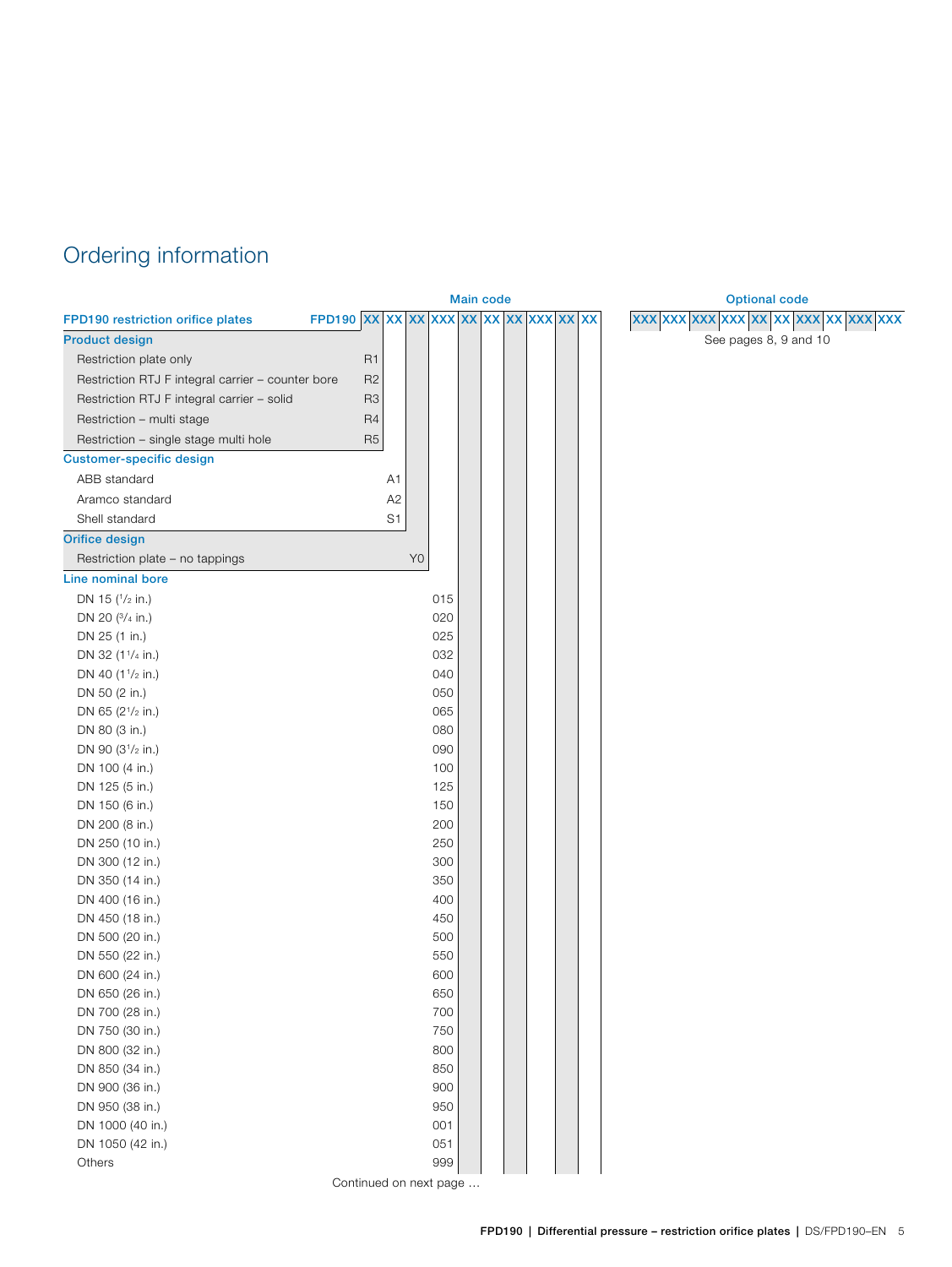<span id="page-5-0"></span>

|                                   | <b>Main code</b>                        |                |  | <b>Optional code</b>                  |  |  |  |  |  |  |  |
|-----------------------------------|-----------------------------------------|----------------|--|---------------------------------------|--|--|--|--|--|--|--|
| FPD190 restriction orifice plates | FPD190 XX XX XX XX XX XX XX XX XX XX XX |                |  | xxx xxx xxx xxx xx xx xxx xxx xxx xxx |  |  |  |  |  |  |  |
|                                   | See page 5                              |                |  | See pages 8, 9 and 10                 |  |  |  |  |  |  |  |
| <b>Pipe schedule</b>              |                                         |                |  |                                       |  |  |  |  |  |  |  |
| Schedule 5S                       | S <sub>1</sub>                          |                |  |                                       |  |  |  |  |  |  |  |
| Schedule 5                        | S <sub>2</sub>                          |                |  |                                       |  |  |  |  |  |  |  |
| Schedule 10S                      | S <sub>3</sub>                          |                |  |                                       |  |  |  |  |  |  |  |
| Schedule 10                       | S4                                      |                |  |                                       |  |  |  |  |  |  |  |
| Schedule 20                       | S <sub>5</sub>                          |                |  |                                       |  |  |  |  |  |  |  |
| Schedule 30                       | S <sub>6</sub>                          |                |  |                                       |  |  |  |  |  |  |  |
| Schedule 40S                      | S7                                      |                |  |                                       |  |  |  |  |  |  |  |
| Schedule 40                       | S <sub>8</sub>                          |                |  |                                       |  |  |  |  |  |  |  |
| Schedule STD                      | S <sub>9</sub>                          |                |  |                                       |  |  |  |  |  |  |  |
| Schedule 60                       | T1                                      |                |  |                                       |  |  |  |  |  |  |  |
| Schedule 80S                      | T <sub>2</sub>                          |                |  |                                       |  |  |  |  |  |  |  |
| Schedule 80                       | T <sub>3</sub>                          |                |  |                                       |  |  |  |  |  |  |  |
| Schedule XS                       | T <sub>4</sub>                          |                |  |                                       |  |  |  |  |  |  |  |
| Schedule 100                      | T <sub>5</sub>                          |                |  |                                       |  |  |  |  |  |  |  |
| Schedule 120                      | T <sub>6</sub>                          |                |  |                                       |  |  |  |  |  |  |  |
| Schedule 140                      | T7                                      |                |  |                                       |  |  |  |  |  |  |  |
| Schedule 160                      | T <sub>8</sub>                          |                |  |                                       |  |  |  |  |  |  |  |
| Schedule XXS                      | T <sub>9</sub>                          |                |  |                                       |  |  |  |  |  |  |  |
| Others                            | Z9                                      |                |  |                                       |  |  |  |  |  |  |  |
| <b>Pipe material</b>              |                                         |                |  |                                       |  |  |  |  |  |  |  |
| 316 / 316L stainless steel        |                                         | S <sub>6</sub> |  |                                       |  |  |  |  |  |  |  |
| 304 / 304L stainless steel        |                                         | S4             |  |                                       |  |  |  |  |  |  |  |
| 310 stainless steel               |                                         | S <sub>3</sub> |  |                                       |  |  |  |  |  |  |  |
| 321 stainless steel               |                                         | S <sub>2</sub> |  |                                       |  |  |  |  |  |  |  |
| 317 / 317L stainless steel        |                                         | S <sub>8</sub> |  |                                       |  |  |  |  |  |  |  |
| 22 % Cr duplex (UNS S31803)       |                                         | D <sub>1</sub> |  |                                       |  |  |  |  |  |  |  |
| 25 % Cr super duplex (UNS S32750  |                                         | D <sub>2</sub> |  |                                       |  |  |  |  |  |  |  |
| 25 % Cr super duplex (UNS S32760) |                                         | D <sub>3</sub> |  |                                       |  |  |  |  |  |  |  |
| 6 % Mo SS (UNS S31254)            |                                         | M <sub>1</sub> |  |                                       |  |  |  |  |  |  |  |
| Alloy 400 (UNS N04400)            |                                         | M4             |  |                                       |  |  |  |  |  |  |  |
| Alloy 625 (UNS N06625)            |                                         | N <sub>2</sub> |  |                                       |  |  |  |  |  |  |  |
| Alloy 800 (UNS N08800)            |                                         | U4             |  |                                       |  |  |  |  |  |  |  |
| Alloy 825 (UNS N08825)            |                                         | U <sub>5</sub> |  |                                       |  |  |  |  |  |  |  |
| Alloy C276 (UNS N10276)           |                                         | U7             |  |                                       |  |  |  |  |  |  |  |
| Others                            |                                         | Z9             |  |                                       |  |  |  |  |  |  |  |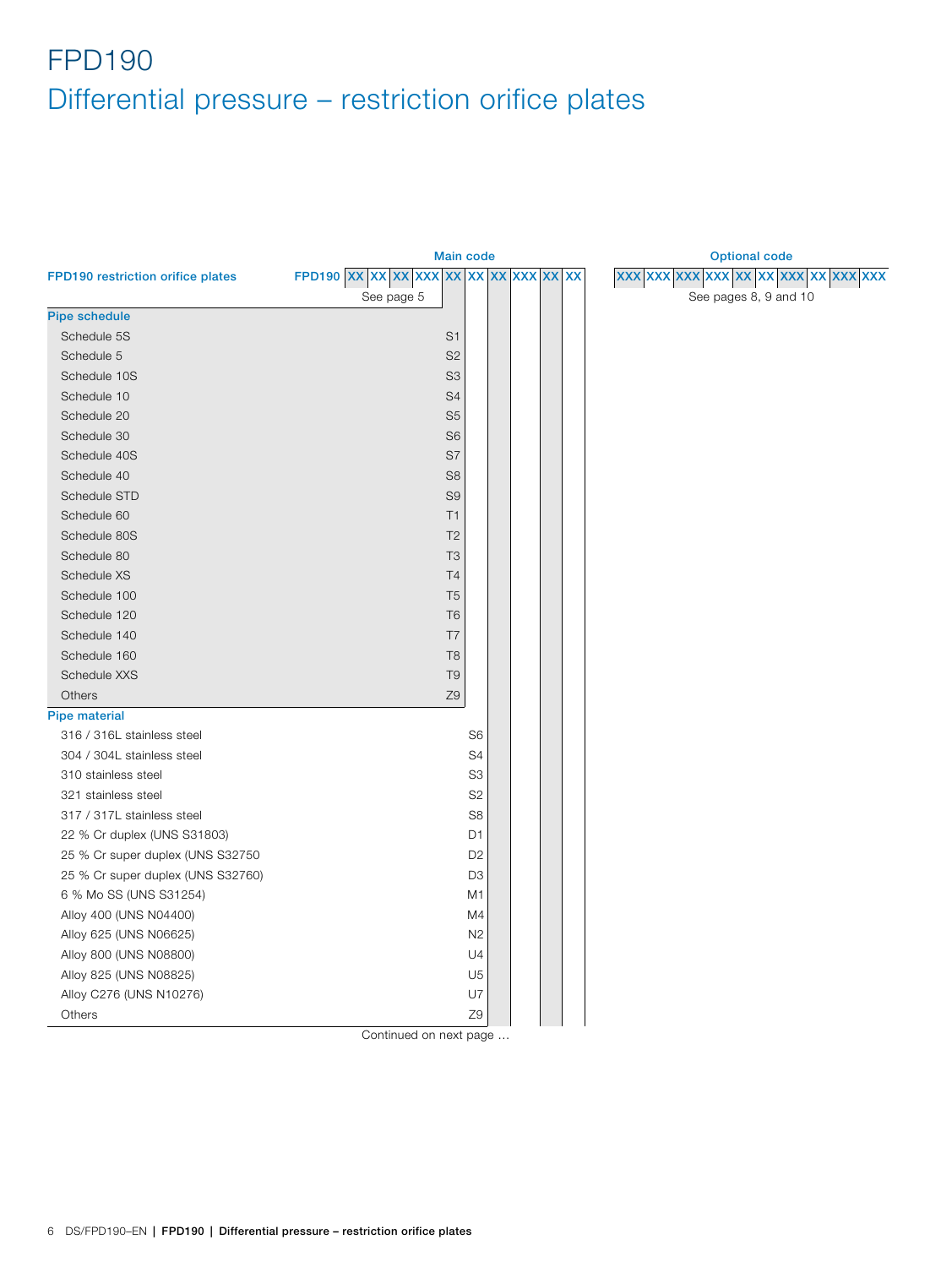<span id="page-6-0"></span>

|                                                             | <b>Main code</b>                  |                 |                | <b>Optional code</b>           |
|-------------------------------------------------------------|-----------------------------------|-----------------|----------------|--------------------------------|
| FPD190 restriction orifice plates                           | FPD190 XX XX XX XX XX XX XX XX XX |                 |                | <b>XXX XXX XXX XXX XXX XXX</b> |
|                                                             | See page 5<br>page 6              |                 |                | See pages 8, 9 and             |
| <b>Element material</b>                                     |                                   |                 |                |                                |
| 316 / 316L stainless steel                                  | S <sub>6</sub>                    |                 |                |                                |
| 304 / 304L stainless steel                                  | S <sub>4</sub>                    |                 |                |                                |
| 310 stainless steel                                         | S <sub>3</sub>                    |                 |                |                                |
| 321 stainless steel                                         | S <sub>2</sub>                    |                 |                |                                |
| 317 / 317L stainless steel                                  | S <sub>8</sub>                    |                 |                |                                |
| 22% Cr duplex (UNS S31803)                                  | D <sub>1</sub>                    |                 |                |                                |
| 25% Cr super duplex (UNS S32750)                            | D <sub>2</sub>                    |                 |                |                                |
| 25% Cr super duplex (UNS S32760)                            | D <sub>3</sub>                    |                 |                |                                |
| 6% Mo SS (UNS S31254)                                       | M <sub>1</sub>                    |                 |                |                                |
| Alloy 400 (UNS N04400)                                      | M4                                |                 |                |                                |
| Alloy 625 (UNS N06625)                                      | N <sub>2</sub>                    |                 |                |                                |
| Alloy 800 (UNS N08800)                                      | U4                                |                 |                |                                |
| Alloy 825 (UNS N08825)                                      | U <sub>5</sub>                    |                 |                |                                |
| Alloy C276 (UNS N10276)                                     | U7                                |                 |                |                                |
| Others                                                      | Z <sub>9</sub>                    |                 |                |                                |
| Orifice plate thickness                                     |                                   |                 |                |                                |
| 3 mm                                                        |                                   | <b>S03</b>      |                |                                |
| 4 mm                                                        |                                   | <b>S04</b>      |                |                                |
| 6 mm                                                        |                                   | <b>S05</b>      |                |                                |
| 8 mm                                                        |                                   | <b>S06</b>      |                |                                |
| $10 \text{ mm}$                                             |                                   | S07             |                |                                |
| $12 \text{ mm}$                                             |                                   | <b>S08</b>      |                |                                |
| 15 mm                                                       |                                   | <b>S09</b>      |                |                                |
| 16 mm                                                       |                                   | S <sub>10</sub> |                |                                |
| Others                                                      |                                   | Z99             |                |                                |
| <b>Flange type</b>                                          |                                   |                 |                |                                |
| Raised face flange                                          |                                   |                 | R1             |                                |
| Oval RTJ                                                    |                                   |                 | J1             |                                |
| Octagonal RTJ                                               |                                   |                 | J3             |                                |
| Flat face flange (within bolt circle)                       |                                   |                 | F1             |                                |
| Flat face flange (full face diameter plate with bolt holes) |                                   |                 | F <sub>2</sub> |                                |
| Others                                                      |                                   |                 | Z <sub>9</sub> |                                |

See pages [8,](#page-7-0) [9](#page-8-0) and [10](#page-9-0)  $\boldsymbol{\mathrm{x}}$  xxx  $\boldsymbol{\mathrm{x}}$  xxx  $\boldsymbol{\mathrm{x}}$  xx  $\boldsymbol{\mathrm{x}}$  xx  $\boldsymbol{\mathrm{x}}$  xx  $\boldsymbol{\mathrm{x}}$  xx  $\boldsymbol{\mathrm{x}}$  xx  $\boldsymbol{\mathrm{x}}$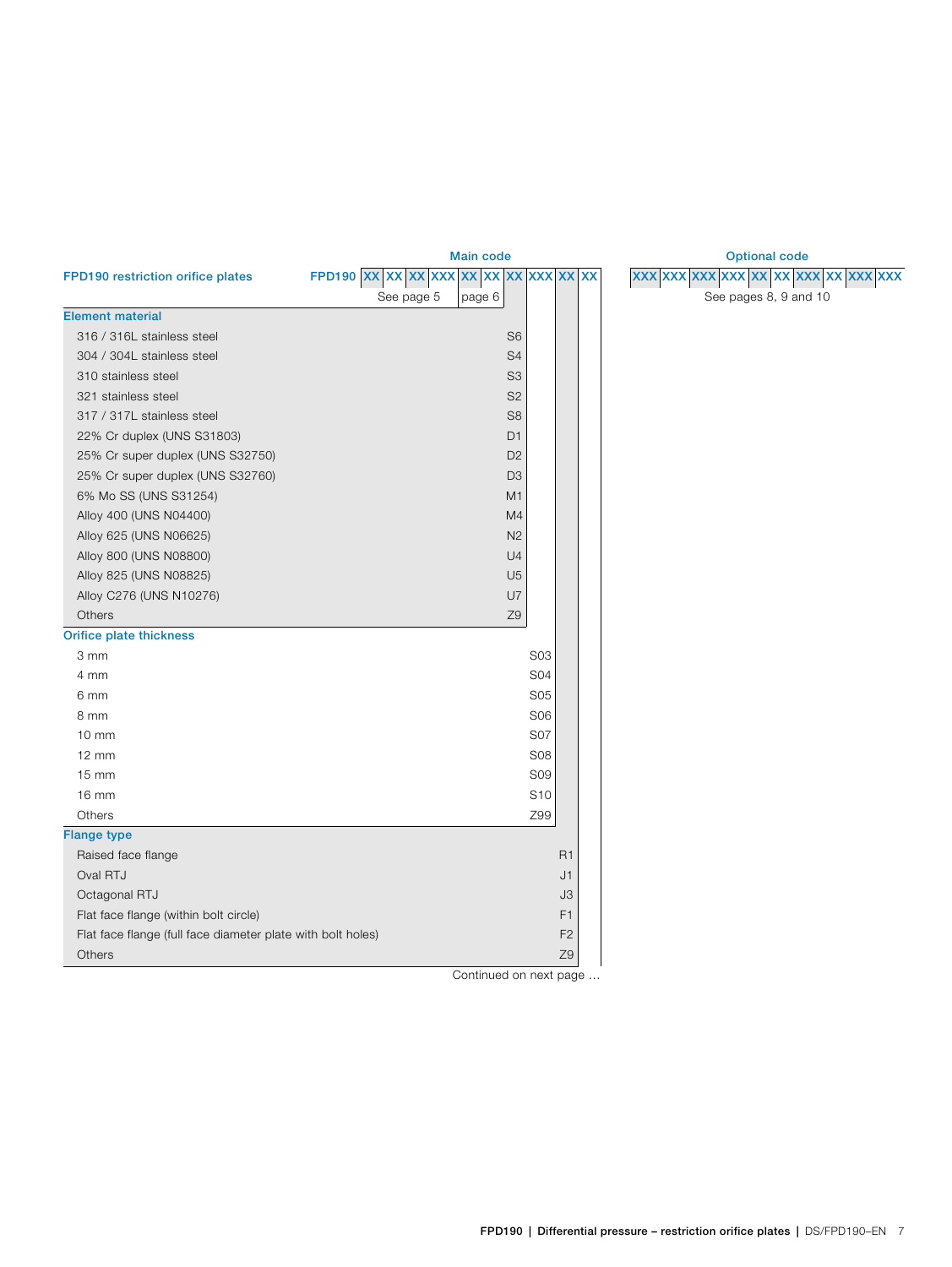<span id="page-7-0"></span>

|                                   | <b>Main code</b>                     | <b>Optional code</b> |                                      |                 |  |  |  |  |  |  |  |  |
|-----------------------------------|--------------------------------------|----------------------|--------------------------------------|-----------------|--|--|--|--|--|--|--|--|
| FPD190 restriction orifice plates | FPD190 XX XX XX XX XX XX XX XX XX XX |                      | XXX XXX XXX XXX XX XX XX XXX XXX XXX |                 |  |  |  |  |  |  |  |  |
|                                   | See page 5                           | page 6 See page 7    |                                      |                 |  |  |  |  |  |  |  |  |
| <b>Flange rating</b>              |                                      |                      |                                      |                 |  |  |  |  |  |  |  |  |
| ASME Class 150                    |                                      | A1                   |                                      |                 |  |  |  |  |  |  |  |  |
| ASME Class 300                    |                                      | A <sub>3</sub>       |                                      |                 |  |  |  |  |  |  |  |  |
| ASME Class 400                    |                                      | A4                   |                                      |                 |  |  |  |  |  |  |  |  |
| ASME Class 600                    |                                      | A6                   |                                      |                 |  |  |  |  |  |  |  |  |
| ASME Class 900                    |                                      | A7                   |                                      |                 |  |  |  |  |  |  |  |  |
| ASME Class 1500                   |                                      | A <sub>8</sub>       |                                      |                 |  |  |  |  |  |  |  |  |
| ASME Class 2500                   |                                      | A9                   |                                      |                 |  |  |  |  |  |  |  |  |
| DIN PN 6                          |                                      | D <sub>0</sub>       |                                      |                 |  |  |  |  |  |  |  |  |
| DIN PN 10                         |                                      | D <sub>1</sub>       |                                      |                 |  |  |  |  |  |  |  |  |
| DIN PN 16                         |                                      | D <sub>2</sub>       |                                      |                 |  |  |  |  |  |  |  |  |
| <b>DIN PN 25</b>                  |                                      | D <sub>3</sub>       |                                      |                 |  |  |  |  |  |  |  |  |
| DIN PN 40                         |                                      | D <sub>4</sub>       |                                      |                 |  |  |  |  |  |  |  |  |
| DIN PN 63                         |                                      | D <sub>5</sub>       |                                      |                 |  |  |  |  |  |  |  |  |
| <b>DIN PN 100</b>                 |                                      | D <sub>6</sub>       |                                      |                 |  |  |  |  |  |  |  |  |
| <b>DIN PN 160</b>                 |                                      | D7                   |                                      |                 |  |  |  |  |  |  |  |  |
| Others                            |                                      | Z9                   |                                      |                 |  |  |  |  |  |  |  |  |
|                                   |                                      |                      |                                      |                 |  |  |  |  |  |  |  |  |
|                                   |                                      |                      |                                      |                 |  |  |  |  |  |  |  |  |
| <b>Gasket material</b>            |                                      |                      |                                      |                 |  |  |  |  |  |  |  |  |
| 316 / 316L stainless steel        |                                      |                      | GS <sub>6</sub>                      |                 |  |  |  |  |  |  |  |  |
| 304 / 304L stainless steel        |                                      |                      | GS4                                  |                 |  |  |  |  |  |  |  |  |
| 22 % Cr duplex (UNS S31803)       |                                      |                      | GD1                                  |                 |  |  |  |  |  |  |  |  |
| 25 % Cr super duplex (UNS S32750) |                                      |                      | GD <sub>2</sub>                      |                 |  |  |  |  |  |  |  |  |
| 25 % Cr super duplex (UNS S32760) |                                      |                      | GD <sub>3</sub>                      |                 |  |  |  |  |  |  |  |  |
| 6 % Mo SS (UNS S31254)            |                                      |                      | GM1                                  |                 |  |  |  |  |  |  |  |  |
| Alloy 20 (UNS N08020)             |                                      |                      | GU1                                  |                 |  |  |  |  |  |  |  |  |
| Alloy 400 (UNS N04400)            |                                      |                      | GM4                                  |                 |  |  |  |  |  |  |  |  |
| Alloy 600 (UNS N06600)            |                                      |                      | GU <sub>3</sub>                      |                 |  |  |  |  |  |  |  |  |
| Alloy 625 (UNS N06625)            |                                      |                      | GN <sub>2</sub>                      |                 |  |  |  |  |  |  |  |  |
| Alloy 800 (UNS N08800)            |                                      |                      | GU4                                  |                 |  |  |  |  |  |  |  |  |
| Alloy 825 (UNS N08825)            |                                      |                      | GU <sub>5</sub>                      |                 |  |  |  |  |  |  |  |  |
| Alloy C276 (UNS N10276)           |                                      |                      | GU7                                  |                 |  |  |  |  |  |  |  |  |
| Others                            |                                      |                      | GZ9                                  |                 |  |  |  |  |  |  |  |  |
| <b>Orifice sealing face</b>       |                                      |                      |                                      |                 |  |  |  |  |  |  |  |  |
| Scrolled (3.2 to 6.3 $\mu$ m)     |                                      |                      | SF <sub>6</sub>                      |                 |  |  |  |  |  |  |  |  |
| Drain / Vent hole                 |                                      |                      |                                      |                 |  |  |  |  |  |  |  |  |
| Drain hole (gas applications)     |                                      |                      |                                      | HT1             |  |  |  |  |  |  |  |  |
| Vent hole (liquid applications)   |                                      |                      |                                      | HT <sub>2</sub> |  |  |  |  |  |  |  |  |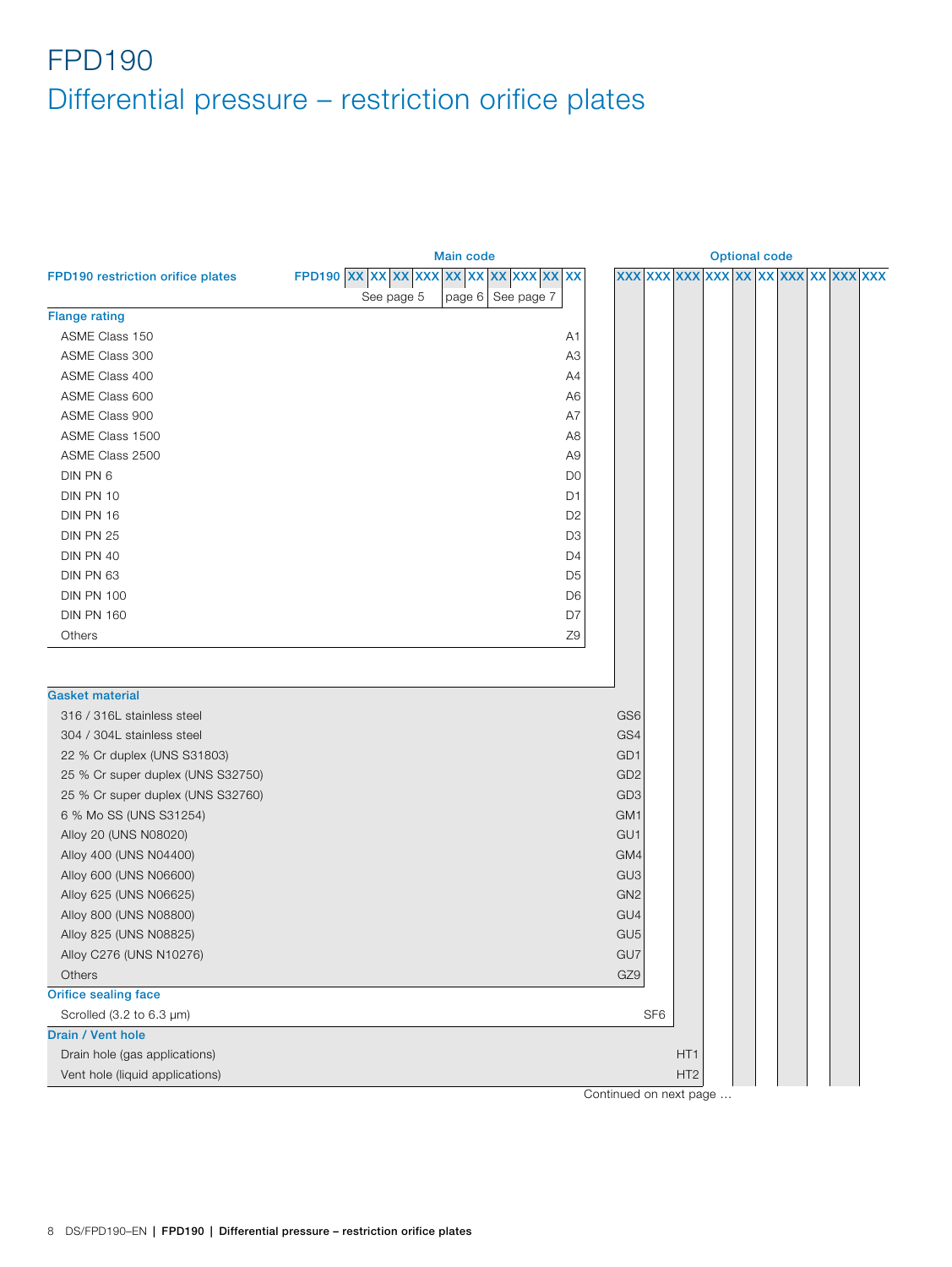<span id="page-8-0"></span>

|                                               | <b>Main code</b>    |              |              |                                     | <b>Optional code</b> |                |                |  |  |  |  |  |  |  |
|-----------------------------------------------|---------------------|--------------|--------------|-------------------------------------|----------------------|----------------|----------------|--|--|--|--|--|--|--|
| FPD190 restriction orifice plates             | FPD190 XX XX XX XXX | <b>XX XX</b> | XX XXX XX XX | xxx xxx xxx xxx xx xx xx xxx xx xxx |                      |                |                |  |  |  |  |  |  |  |
|                                               | See page 5          | page 6       | See page 7   | See page 8                          |                      |                |                |  |  |  |  |  |  |  |
| Drain / vent hole size                        |                     |              |              |                                     |                      |                |                |  |  |  |  |  |  |  |
| $1 \, \text{mm}$                              |                     |              |              |                                     | HA <sub>1</sub>      |                |                |  |  |  |  |  |  |  |
| $1.5$ mm                                      |                     |              |              |                                     | HA <sub>2</sub>      |                |                |  |  |  |  |  |  |  |
| 2 mm                                          |                     |              |              |                                     | HA3                  |                |                |  |  |  |  |  |  |  |
| 3 mm                                          |                     |              |              |                                     | HA4                  |                |                |  |  |  |  |  |  |  |
| 4 mm                                          |                     |              |              |                                     | HA <sub>5</sub>      |                |                |  |  |  |  |  |  |  |
| 5 mm                                          |                     |              |              |                                     | HA6                  |                |                |  |  |  |  |  |  |  |
| 5.5 mm                                        |                     |              |              |                                     | HA7                  |                |                |  |  |  |  |  |  |  |
| 6 mm                                          |                     |              |              |                                     | HA8                  |                |                |  |  |  |  |  |  |  |
| 6.5 mm                                        |                     |              |              |                                     | HA9                  |                |                |  |  |  |  |  |  |  |
| 7.5 mm                                        |                     |              |              |                                     | HB1                  |                |                |  |  |  |  |  |  |  |
| 8 mm                                          |                     |              |              |                                     | HB <sub>2</sub>      |                |                |  |  |  |  |  |  |  |
| 10 mm                                         |                     |              |              |                                     | HB3                  |                |                |  |  |  |  |  |  |  |
| $3/32$ in.                                    |                     |              |              |                                     | HB4                  |                |                |  |  |  |  |  |  |  |
| $1/s$ in.                                     |                     |              |              |                                     | HB <sub>5</sub>      |                |                |  |  |  |  |  |  |  |
| $5/32$ in.                                    |                     |              |              |                                     | HB <sub>6</sub>      |                |                |  |  |  |  |  |  |  |
| $3/16$ in.                                    |                     |              |              |                                     | HB7                  |                |                |  |  |  |  |  |  |  |
| $^{7}/_{32}$ in.                              |                     |              |              |                                     | HB8                  |                |                |  |  |  |  |  |  |  |
| $1/4$ in.                                     |                     |              |              |                                     | HB9                  |                |                |  |  |  |  |  |  |  |
| $9/32$ in.                                    |                     |              |              |                                     | HC1                  |                |                |  |  |  |  |  |  |  |
| $5/16$ in.                                    |                     |              |              |                                     | HC <sub>2</sub>      |                |                |  |  |  |  |  |  |  |
| $11/32$ in.                                   |                     |              |              |                                     | HC <sub>3</sub>      |                |                |  |  |  |  |  |  |  |
| $3/8$ in.                                     |                     |              |              |                                     | HC4                  |                |                |  |  |  |  |  |  |  |
| $13/32$ in.                                   |                     |              |              |                                     | HC <sub>5</sub>      |                |                |  |  |  |  |  |  |  |
| $\frac{7}{16}$ in.                            |                     |              |              |                                     | HC <sub>6</sub>      |                |                |  |  |  |  |  |  |  |
| $15/32$ in.                                   |                     |              |              |                                     | HC7                  |                |                |  |  |  |  |  |  |  |
| $\frac{1}{2}$ in.                             |                     |              |              |                                     | HC <sub>8</sub>      |                |                |  |  |  |  |  |  |  |
| Others                                        |                     |              |              |                                     | HZ9                  |                |                |  |  |  |  |  |  |  |
| <b>Surface Treatment</b>                      |                     |              |              |                                     |                      |                |                |  |  |  |  |  |  |  |
| Oxygen cleaning                               |                     |              |              |                                     |                      | P <sub>1</sub> |                |  |  |  |  |  |  |  |
| Others                                        |                     |              |              |                                     |                      | Z9             |                |  |  |  |  |  |  |  |
| Certification                                 |                     |              |              |                                     |                      |                |                |  |  |  |  |  |  |  |
| Material certificates to BS EN 10204 3.1 B    |                     |              |              |                                     |                      |                | C <sub>2</sub> |  |  |  |  |  |  |  |
| Material certificates to BS EN 10204 3.1 C    |                     |              |              |                                     |                      |                | C3             |  |  |  |  |  |  |  |
| Material NACE MR0175                          |                     |              |              |                                     |                      |                | ${\sf CN}$     |  |  |  |  |  |  |  |
| Material NACE MR0103                          |                     |              |              |                                     |                      |                | <b>CM</b>      |  |  |  |  |  |  |  |
| Positive material identification (NITRON XRF) |                     |              |              |                                     |                      |                | CA             |  |  |  |  |  |  |  |
| 100% dimensional check                        |                     |              |              |                                     |                      |                | C <sub>6</sub> |  |  |  |  |  |  |  |
| Others                                        |                     |              |              |                                     |                      |                | Z9             |  |  |  |  |  |  |  |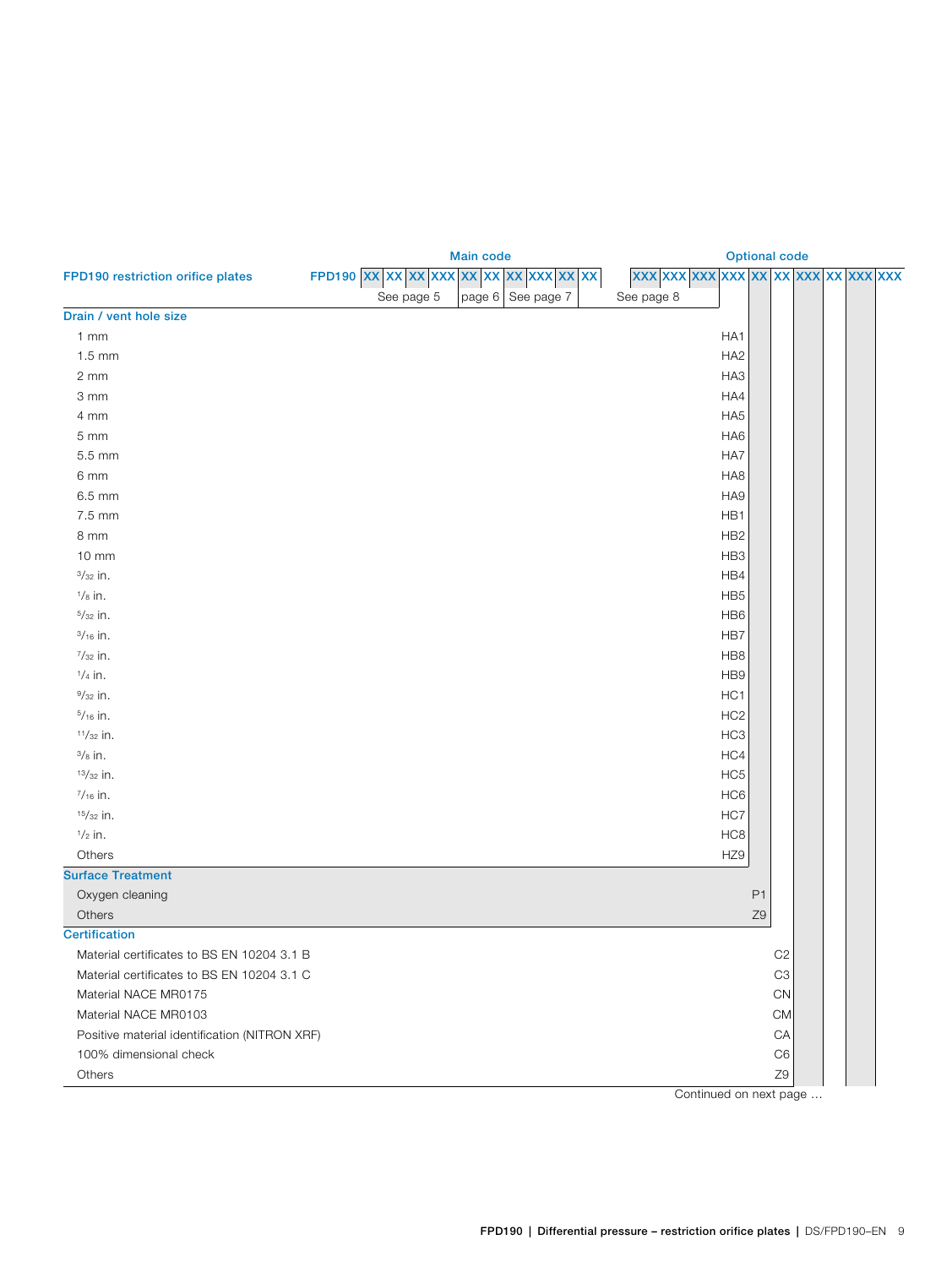<span id="page-9-0"></span>

|                                            | <b>Main code</b>                                  | <b>Optional code</b>                           |
|--------------------------------------------|---------------------------------------------------|------------------------------------------------|
| FPD190 restriction orifice plates          | XX XX XX XX XX XX XX XX XX XX<br><b>FPD190 XX</b> | XXX XX XX XXX XX XXX XXX<br><b>XXX XXX XXX</b> |
|                                            | page 6 See page 7<br>See page 5                   | See page 8<br>See page 9                       |
| <b>Testing</b>                             |                                                   |                                                |
| Impact testing $@ -46 °C (-50.8 °F)$       |                                                   | CH <sub>1</sub>                                |
| Impact testing @ -196 °C (-320.8 °F)       |                                                   | CH <sub>2</sub>                                |
| Hardness survey                            |                                                   | CH <sub>3</sub>                                |
| Documentation language (default = English) |                                                   |                                                |
| German                                     |                                                   | M1                                             |
| Italian                                    |                                                   | M <sub>2</sub>                                 |
| Spanish                                    |                                                   | M <sub>3</sub>                                 |
| French                                     |                                                   | M4                                             |
| Chinese                                    |                                                   | M6                                             |
| <b>Added requirements</b>                  |                                                   |                                                |
| Manufactured to customer drawing           |                                                   | GD <sub>9</sub>                                |
| Special device                             |                                                   | <b>STZ</b>                                     |
| Material source limitations apply          |                                                   | MS <sub>1</sub>                                |
| Others                                     |                                                   | MZ9                                            |
| <b>Tab handle</b>                          |                                                   |                                                |
| No tab handle                              |                                                   | TH <sub>0</sub>                                |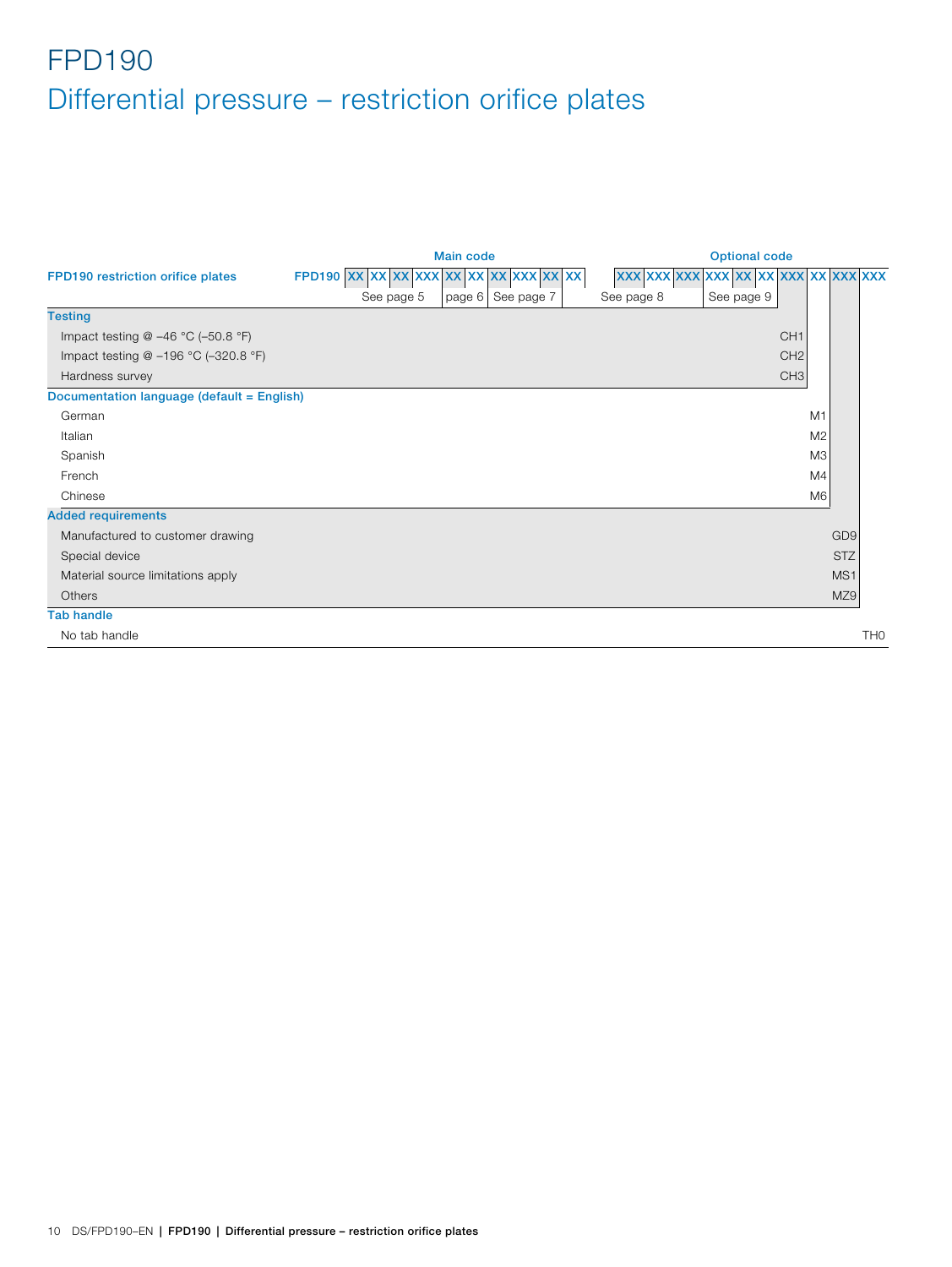**Notes**